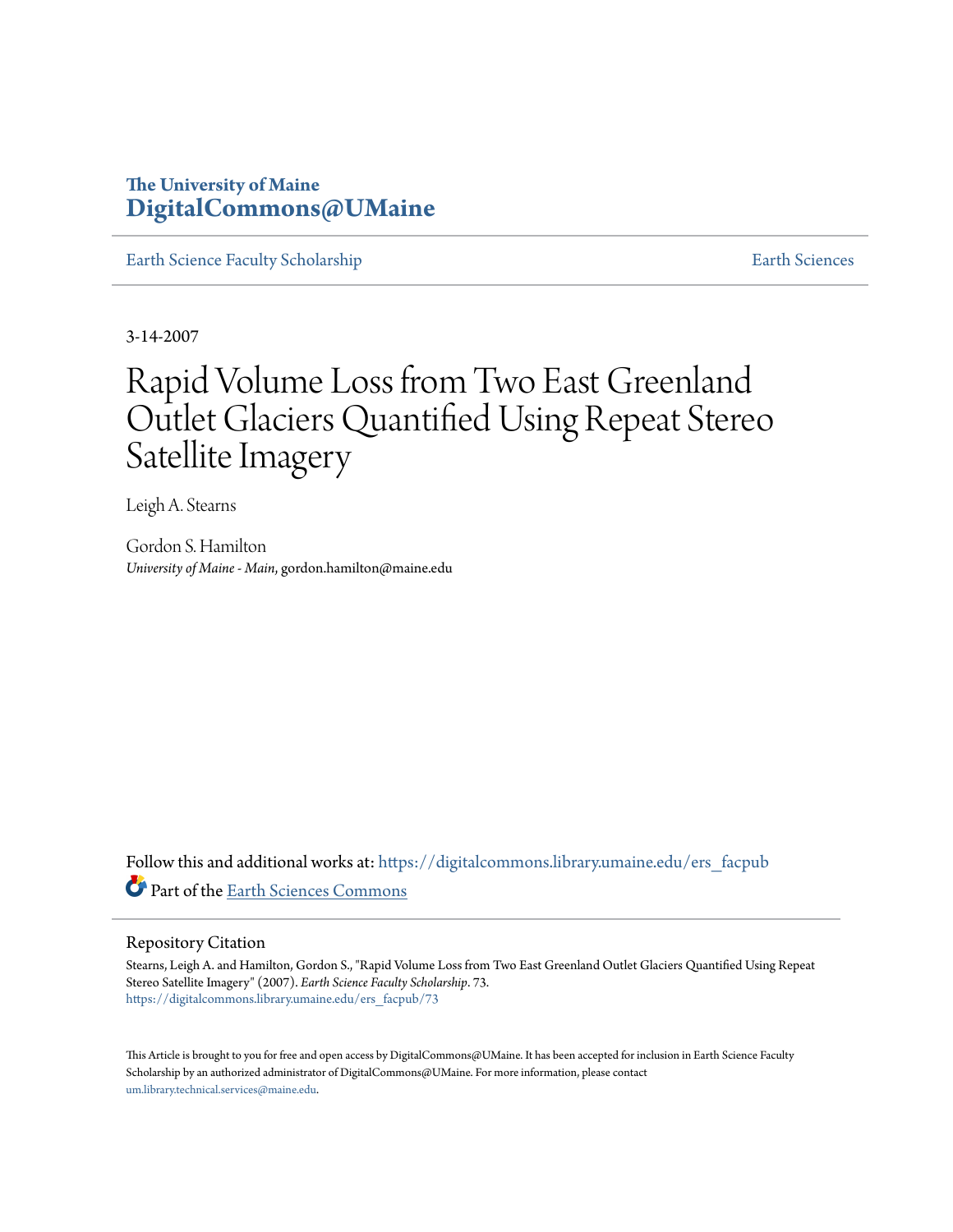

# Rapid volume loss from two East Greenland outlet glaciers quantified using repeat stereo satellite imagery

Leigh A. Stearns<sup>1</sup> and Gordon S. Hamilton<sup>1</sup>

Received 12 December 2006; revised 14 January 2007; accepted 7 February 2007; published 14 March 2007.

[1] The coastal portions of Kangerdlugssuaq and Helheim glaciers in southeast Greenland lost at least  $51 \pm 8$  km<sup>3</sup> yr<sup>-1</sup> of ice between  $2001 - 2006$  due to thinning and retreat, according to an analysis of sequential digital elevation models (DEMs) derived from stereo ASTER satellite imagery. The dominant contribution to this ice loss was dynamic thinning caused by the acceleration in flow of both glaciers. Peak rates of change, including thinning rates of  $\sim$ 90 m yr<sup>-1</sup>, coincided with the rapid increases in flow speed. Extrapolation of the measured data to the ice divides yields an estimated combined catchment volume loss of  $\sim$ 122 ± 30 km<sup>3</sup> yr<sup>-1</sup>, which accounts for half the total mass loss from the ice sheet reported in recent studies. These catchment-wide volume losses contributed  $\sim 0.31 \pm 0.00$  $0.07$  mm  $yr^{-1}$  to global sea level rise over the 5-year observation period with the coastal regions alone contributing at least  $0.1 \pm 0.02$  mm yr<sup>-1</sup>. Citation: Stearns, L. A., and G. S. Hamilton (2007), Rapid volume loss from two East Greenland outlet glaciers quantified using repeat stereo satellite imagery, Geophys. Res. Lett., 34, L05503, doi:10.1029/2006GL028982.

### 1. Introduction

[2] The Greenland Ice Sheet's contribution to sea level more than doubled in the past decade, from 0.23 mm  $yr^{-1}$  in 1996 to 0.57 mm  $yr^{-1}$  in 2005 [Rignot and Kanagaratnam, 2006]. Several large outlet glaciers accelerated during this same period [Howat et al., 2005; Rignot and Kanagaratnam, 2006]. There is no evidence that snow accumulation increased sufficiently to compensate for the enhanced discharge of mass [Velicogna and Wahr, 2006], inferring that ice dynamics are playing a major role in Greenland's sea level contribution.

[3] The largest changes in ice dynamics are observed in southeast Greenland. Kangerdlugssuaq Glacier (68.5°N, 33°W) accelerated from 5 km  $yr^{-1}$  to 14 km  $yr^{-1}$  in the past 4 years [Rignot and Kanagaratnam, 2006], with most of the acceleration taking place between 2004– 2005 [Luckman et al., 2006]. Helheim Glacier (66.5°N, 38°W) accelerated from 6 km yr<sup>-1</sup> to 11 km yr<sup>-1</sup> between 2002 and 2005 [Howat et al., 2005; Luckman et al., 2006]. Similar changes are apparently widespread on Greenland outlet glaciers south of  $\sim 70^{\circ}$  [Rignot and Kanagaratnam, 2006], but less evident farther north [Stearns et al., 2005].

[4] Flow acceleration leads to dynamic thinning by increasing longitudinal stretching rates. Several Greenland outlet glaciers have been thinning at rates of  $1-10$  m yr<sup>-1</sup> since the mid-1990s [Abdalati et al., 2001; Thomas et al.,

Copyright 2007 by the American Geophysical Union. 0094-8276/07/2006GL028982

2000, 2006], perhaps as a result of this process. We observed unweathered ice stranded on fjord walls approximately 100 m above the present surfaces of Kangerdlugssuaq and Helheim glaciers during field visits in July 2005, indicating a relatively recent drawdown and a possible increase in the rates of glacier thinning. Here we quantify rates and timings of surface elevation and ice volume change on both glaciers for the period  $2001 - 2006$  using repeat stereo satellite images.

### 2. DEM Extraction Method and Errors

[5] The ASTER sensor (Advanced Spaceborne Thermal Emission and Reflection Radiometer) collects a stereo image-pair using two telescopes in visible band 3: a nadirviewing telescope (3N) and a backward-looking telescope (3B) [Yamaguchi et al., 1998]. The advantage of using the ASTER instrument for stereo mapping over other sensors such as SPOT1-5 [Berthier et al., 2004] is that the overlapping nadir and backward images are collected at nearly the same time (57 s apart) on the same orbit cycle, minimizing the impacts of image decorrelation.

[6] We generate digital elevation models (DEMs) in-house from stereo imagery of Kangerdlugssuaq and Helheim glaciers using the Japanese ASTER Science Team procedure described by Fujisada et al. [2005]. Products generated using identical procedures can be ordered from the NASA/USGS Land Processes Distributed Active Archive Center (LPDAAC) at http://edcimswww.cr.usgs. gov/pub/imswelcome. Suitable images were selected on the basis of minimal cloud cover and small off-nadir image acquisition angles (ASTER can acquire images up to  $\pm 24^{\circ}$ from nadir in the across-track direction). The images used in this study were collected during summer months (June through August), to minimize the effects of seasonal variations on surface elevation (dates and image IDs are listed in Table S1 of the auxiliary material).<sup>1</sup> The  $3N$  and  $3B$  scenes are co-registered using a cross-correlation algorithm which matches brightness values between scenes, and elevation information is extracted using the parallax formed from each stereo pair. To prevent the occurrence of false elevation changes, we manually edit obvious blunders and semiautomatically mask clouds from the processed data.

[7] Each DEM has a post spacing of 15 m, corresponding to the pixel resolution of ASTER's visible bands. Geolocation is entirely on the basis of the satellite ephemeris information contained in the image header file and has an uncertainty of approximately 50 m, which is consistent with the error in spacecraft positioning [*Fujisada et al.*,

<sup>&</sup>lt;sup>1</sup>Climate Change Institute, University of Maine, Orono, Maine, USA.

<sup>&</sup>lt;sup>1</sup>Auxiliary materials are available at ftp://ftp.agu.org/apend/gl/ 2006gl028982.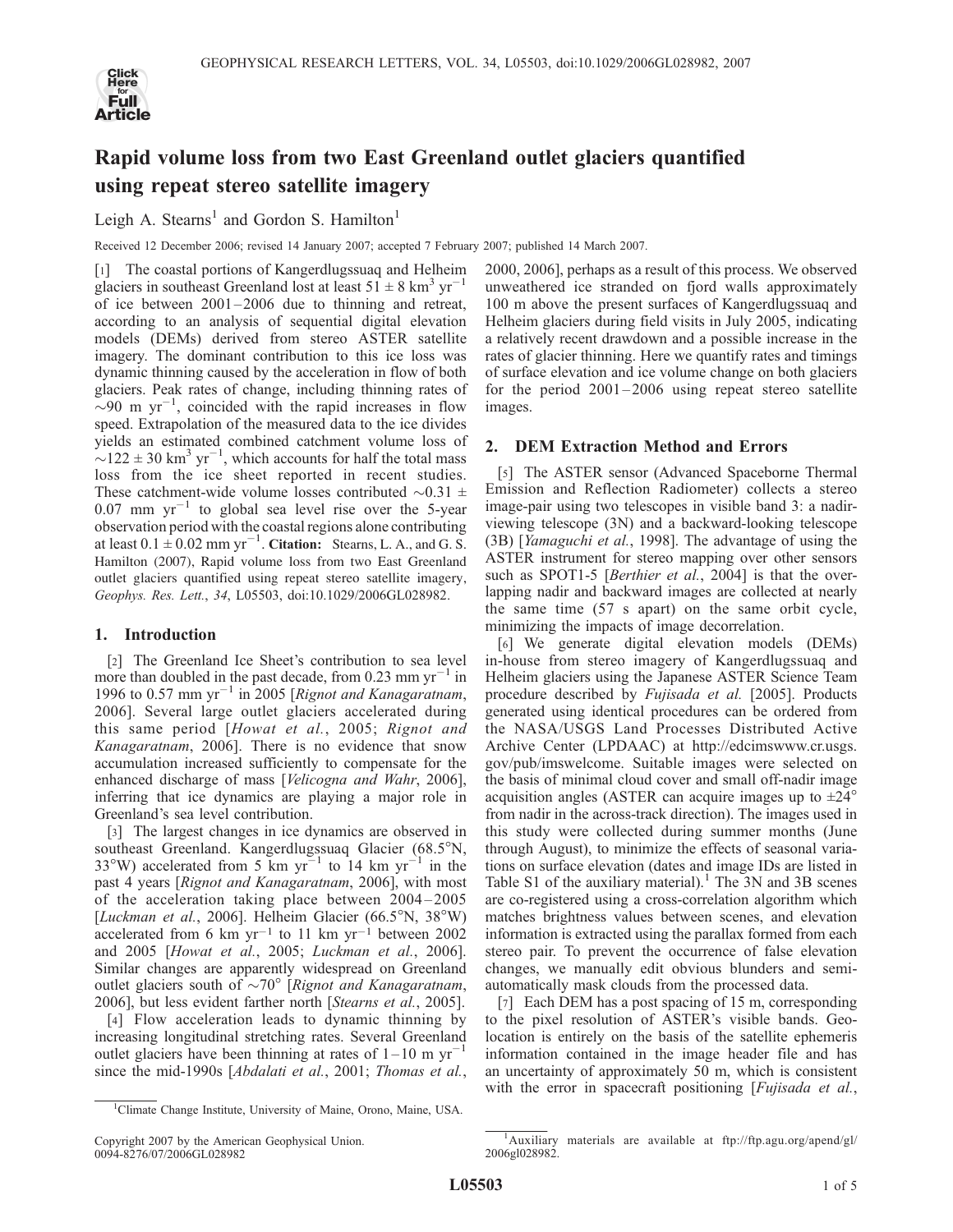

Figure 1. Kangerdlugssuaq Glacier (68.5°N, 33°W). (a) ASTER image acquired June 21, 2005. (b) Surface topography derived from the image in Figure 1a. (c) Surface elevation change on the along-flow profile labeled in Figure 1b (0 km is the 2005 terminus position). (d) Surface elevation change on the across-flow elevation profile labeled in Figure 1b. Note the consistent elevation profiles on the steep fjord walls on either side of the glacier, indicating the good quality of the sequential DEMs.

2005]. We minimize the effect of geolocation errors in the subsequent analysis by manually co-registering sequential DEMs.

[8] The DEM uncertainties are a combination of systematic errors, or bias, and random errors due to satellite positioning, image acquisition geometry, and atmospheric conditions. We did not detect any bias in a pair-wise comparison of elevations of static points extracted from  $5 \times 5$  km bedrock sections in each DEM, as shown by an arithmetic mean elevation difference of  $-3$  m for all pairs. The random errors contribute a root mean square error in elevation of  $\pm 7.1$  m for all image pairs, based on a comparison of the elevation differences of the static areas. This error is consistent with uncertainties of  $\sim 5-10$  m reported by *Fujisada et al.* [2005]. In the following sections describing thinning and volume change calculations, we assume a conservative elevation uncertainty of  $\pm 10$  m to account for additional possible errors due to DEM extraction over high-elevation parts of each glacier where there is no static ground control.

#### 3. Observed Changes

#### 3.1. Surface Elevation

[9] For Kangerdlugssuaq Glacier (Figure 1a), changes in surface elevation were computed for two profiles along and across the glacier (Figure 1b). Between  $2001 - 2004$ , thinning rates were nearly uniform  $(20 \pm 5 \text{ m yr}^{-1})$  along the 20 km profile to the 2005 calving front (Figure 1c). The

front thinned faster (87  $\pm$  14 m yr<sup>-1</sup>) than the upper glacier  $(12 \pm 15 \text{ m yr}^{-1})$  between 2004–2005 (Figure 1c), coinciding with flow speed acceleration and rapid retreat of the calving front (L. A. Stearns and G. S. Hamilton, manuscript in preparation, 2007). Between 2005-2006, thinning rates were larger  $(59 \pm 13 \text{ m yr}^{-1})$  in the upper glacier compared to the terminus region  $(28 \pm 13 \text{ m yr}^{-1})$ , indicating that changes initiated near the front had propagated  $\sim$ 20 km upglacier in one year. Thinning extended across the whole width of the glacier near the calving front, as shown by the cross-profile (Figure 1d), but was concentrated on the eastern half of the glacier. Here, thinning rates were  $20 \pm 5$  m yr<sup>-1</sup> between 2001-2004. This rate increased to 87  $\pm$  14 m yr<sup>-1</sup> between 2004 – 2005 (Figure 1d) but slowed to  $28 \pm 13$  m yr<sup>-1</sup> between 2005– 2006. Note that in all cases the quoted errors appear relatively large because we adopt a conservative uncertainty (10 m) in elevation determination.

[10] Widespread thinning is also detected on Helheim Glacier (Figure 2a). Two profiles along and across the glacier (Figure 2b) show that thinning occurred in two episodes. The first episode between 2002 –2003 resulted in a mean thinning rate of  $44 \pm 21$  m yr<sup>-1</sup> on the 20 km longitudinal profile to the 2005 calving front (Figure 2c). Slower thinning rates  $(15 \pm 21 \text{ m yr}^{-1})$  occurred between 2003–2004. The thinning accelerated to  $60 \pm 13$  m yr<sup>-1</sup> between 2004–2005, and decreased again between 2005– 2006 (to  $7 \pm 21$  m yr<sup>-1</sup>). Similar patterns and rates of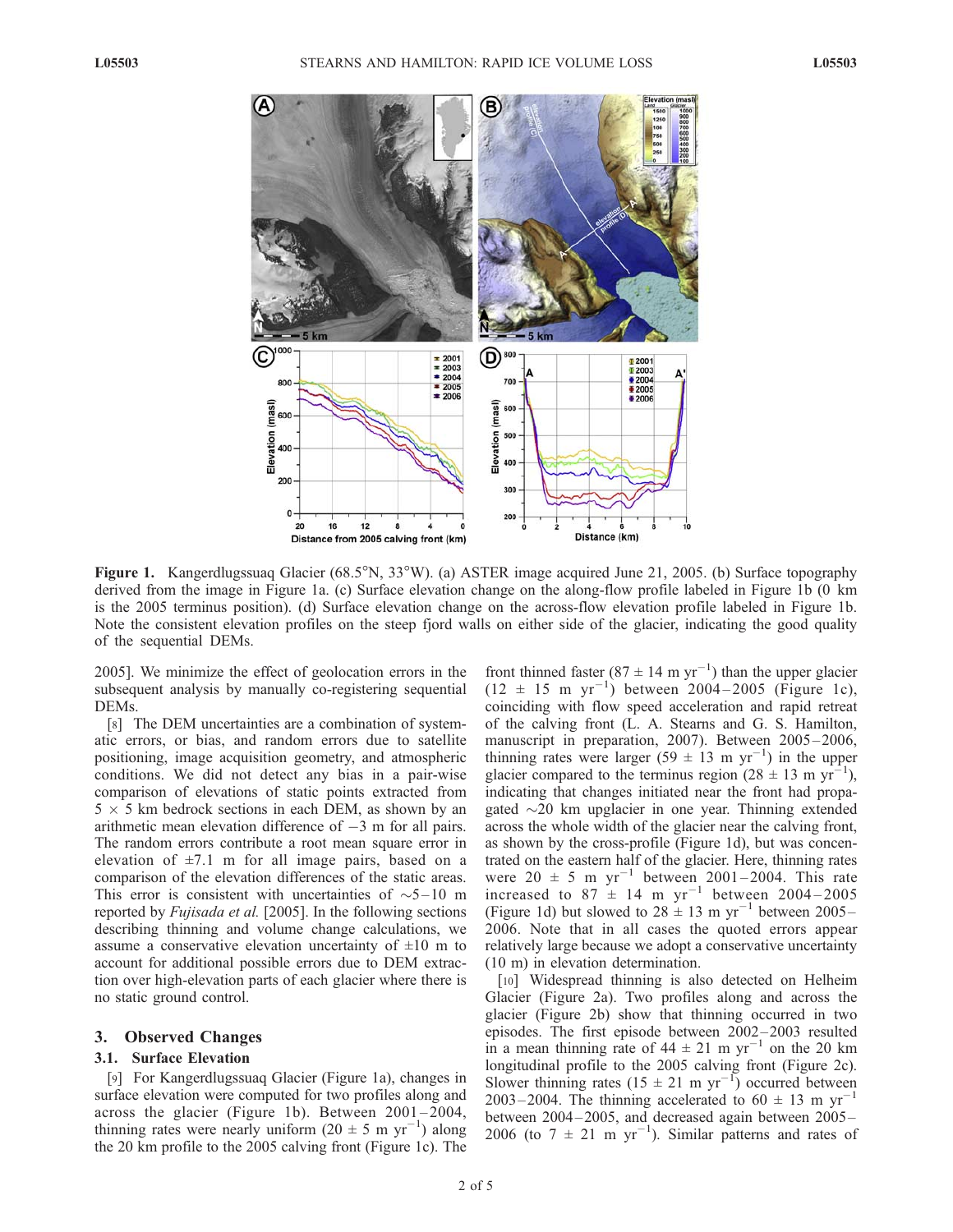

Figure 2. Helheim Glacier (66.5<sup>o</sup>N, 38<sup>o</sup>W). (a) ASTER image acquired August 29, 2005. (b) Surface topography derived from the image in Figure 2a. (c) Surface elevation change on the along-flow elevation profile labeled in Figure 2b (0 km is the terminus). (d) Surface elevation change on the across-flow elevation profile labeled in Figure 2b.

surface lowering are measured on a transverse profile near the 2005 calving front (Figure 2d).

[11] These thinning rates are much larger than elevation changes measured along repeat laser altimeter flight-lines on the same glaciers. *Abdalati et al.* [2001] report thinning rates near the calving fronts of  $\sim$ 2-10 m yr<sup>-1</sup> in the late 1990s, and Krabill et al. [2004] note continued thinning in excess of 3 m  $yr^{-1}$  between 1997-2003. Both studies detected smaller but still significant amounts of thinning up to 70 km inland from the calving fronts, which is consistent with the pattern derived from our repeat DEM analysis. We attribute the overall difference in thinning rates to a switch from gradual thinning in the 1990s to rapid thinning since 2000.

#### 3.2. Volume

[12] By producing DEMs for two different years and differencing them, we are able to derive estimates of volume change across extensive regions within  $\sim$  50 km of the coast on both glaciers. Images to cover this larger region are available only for 2001 and 2006 for Kangerdlugssuaq Glacier, and 2002 and 2005 for Helheim Glacier (nearlyannual DEM coverage is available for the lower portions of each glacier). Our analysis shows that Kangerdlugssuaq Glacier lost  $\sim$ 119  $\pm$  17 km<sup>3</sup> of ice from thinning within a 1,750 km2 region (Figure 3a) over the period of observation. The retreat of the calving front contributed an additional volume loss which we estimate to be  $\sim$  19 km<sup>3</sup>, based on a frontal ice thickness of 700 m [Thomas et al., 2000]. A 1,040 km<sup>2</sup> region of Helheim Glacier (Figure 3b) lost  $\sim 52 \pm 9$  km<sup>3</sup> between 2002 and 2005, with an additional  $\sim$ 18 km<sup>3</sup> of ice loss being attributed to calving front retreat. According to our estimates, the coastal portions of Kangerdlugssuaq and Helheim glaciers lost a combined volume of  $\sim 51 \pm 8$  km<sup>3</sup>  $yr^{-1}$  due to thinning and terminus retreat.

[13] Surface elevation changes measured near the coast are extrapolated to higher elevations using fourth-order polynomials (Figures 3c and 3d) to estimate catchmentwide volume losses for both glaciers [cf. Arendt et al., 2002; Rignot et al., 2003]. We constrain the polynomial fit at the ice divides with a thickening rate of 0.1 m  $yr^{-1}$  [Krabill et al., 2004; Thomas et al., 2006; Zwally et al., 2005]. A coarse-resolution DEM [Bamber et al., 2001] is used to determine the catchment dimensions and the surface area of elevation bands for regions above the DEM coverage, binned at 250 m contour intervals. The mean thinning rate is computed for each bin and multiplied by its surface area, and the results added to the DEM-derived changes to estimate the total catchment volume change. Uncertainties in these estimates are difficult to evaluate for the high elevation regions where independent elevation change data are sparse. As a substitute, we repeat the polynomial analysis using only those regions with DEM coverage and compare the results with the DEM-derived changes. The results differ by  $\sim$ 25%, which we take as the uncertainty in estimated catchment-wide volume changes. The 51,088 km<sup>2</sup> catchment basin of Kangerdlugssuaq Glacier lost a total of  $\sim$ 310  $\pm$  77 km<sup>3</sup> between 2001 and 2006, or the equivalent of  $62 \pm 15$  km<sup>3</sup> yr<sup>-1</sup>. Helheim Glacier, with a catchment of 48,319 km<sup>2</sup>, lost  $\sim$ 180  $\pm$  60 km<sup>3</sup> between 2002 and 2005, or the equivalent of  $60 \pm 15$  km<sup>3</sup> yr<sup>-1</sup>. Note that, due to image availability, the thinning rate for Kangerdlugssuaq Glacier is a 5-year average, whereas for Helheim Glacier it is a 3-year average.

[14] These volume loss estimates represent a significant fraction of the total volume loss from the ice sheet. Estimates of mass loss using GRACE satellite gravity data range from  $101-129$  km<sup>3</sup> yr<sup>-1</sup> [Luthcke et al., 2006; *Ramillien et al.*, 2006] to 239–248  $km^3$  yr<sup>-1</sup> [*Chen et al.*, 2006; Velicogna and Wahr, 2006] for varying periods between 2002– 2006. All studies reveal similar patterns of mass loss in southeast Greenland. Velicogna and Wahr [2006] attribute 161  $\pm$  24 km<sup>3</sup> yr<sup>-1</sup> to glaciers in south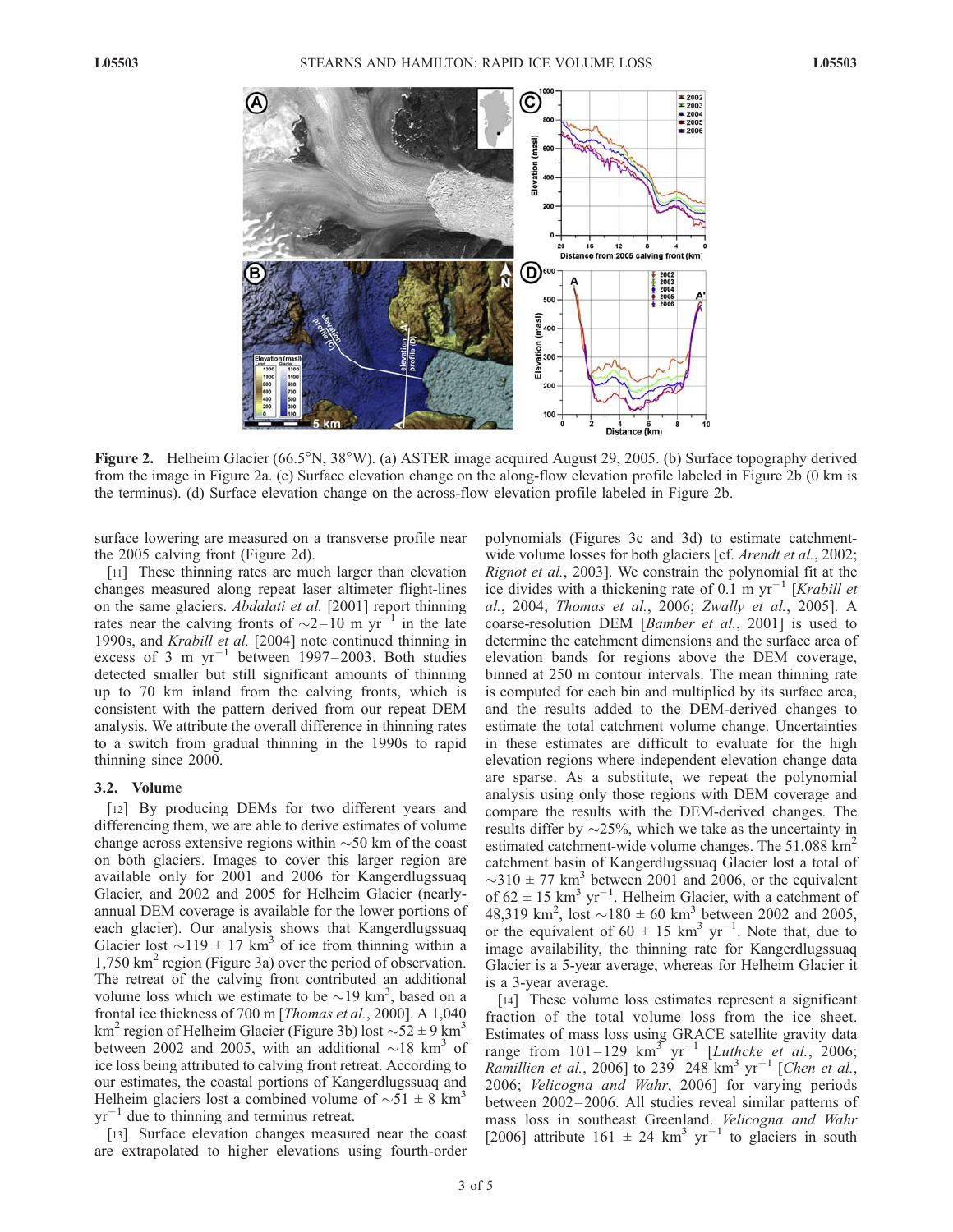

Figure 3. (a) Map of surface elevation change on Kangerdlugssuaq Glacier, over a 1,750 km<sup>2</sup> area between July 2001– July 2006. (b) Map of surface elevation change on Helheim Glacier over a 1,040 km<sup>2</sup> area between June 2002– August 2005. (c) Fourth-order polynomial fitted to measured surface elevation changes on Kangerdlugssuaq Glacier and extrapolated to the ice divide along the black line in Figure 3a. (d) Fourth-order polynomial fitted to measured surface elevation changes on Helheim Glacier and extrapolated to the ice divide along the black line in Figure 3b.

Greenland; our estimate from just two of these southeastern glaciers is  $\sim$ 122  $\pm$  30 km<sup>3</sup> yr<sup>-1</sup> for a nearly-similar time period. While these estimates are close, part of the difference might be a function of the inability to discriminate in the footprint of the GRACE data which glaciers are losing mass. A more straightforward comparison can be made between our results and estimates provided by Rignot and Kanagaratnam [2006] based on flux calculations. Their reported volume losses for Kangerdlugssuaq and Helheim glaciers ( $\sim$ 36 km<sup>3</sup> yr<sup>-1</sup> and  $\sim$ 12 km<sup>3</sup> yr<sup>-1</sup> respectively) are significantly smaller than our catchment-wide estimates, although close to our estimates for losses in the coastal regions. One explanation for the discrepancy is an overestimate of catchment accumulation rate in the flux calculations which would have the effect of reducing the net difference between the outgoing flux and the mass input. An alternative explanation is that our extrapolation of coastal results to the ice divide leads to erroneous thinning in parts of the upper catchment that are gaining mass.

#### 4. Interpretation

[15] The measured thinning rates of several tens of m  $yr^{-1}$  far exceed what might reasonably be expected from enhanced surface melting alone. A substantial amount of the thinning and volume losses must be due to an increase in longitudinal stretching rates caused by the changes in ice dynamics.

[16] The continuity equation

$$
\frac{\partial H}{\partial t} + \nabla \cdot \mathbf{HU} + \dot{b} = 0, \tag{1}
$$

defines the width-averaged rate of thickness change  $\partial H/\partial t$ as a function of the gradient in ice velocity  $U$  and the net surface balance  $\dot{b}$ . We make the simplification that the glacier width is constant, which is a reasonable assumption

for the studied sections. Averaged cross-sectional ice velocities come from measurements on summertime satellite image pairs (L. A. Stearns and G. S. Hamilton, manuscript in preparation, 2007). For the case of fast flowing glaciers, the flux terms dominate the surface balance terms, so we omit  $\dot{b}$  from our analysis. Values of  $H$  are available from ice-penetrating radar surveys along the centerlines of both glaciers [Abdalati et al., 2001; Thomas et al., 2000], but are missing for regions within a few km of the calving fronts and in the across-flow direction. We estimate ice thicknesses at the front using DEM-derived calving face heights and hydrostatic equilibrium, assuming floating tongues. We scale the computed fluxes by a shape factor of 0.75 to account for unknown across-flow variations in H. Both of these estimates are subject to errors which are difficult to quantify without additional radar surveys, although their effect on the calculated fluxes are unlikely to alter the sense of the solutions to equation (1), at least to first-order.

[17] We evaluate equation (1) for the lower sections of each glacier using the values in Table 1. The calculations yield a total 4-year  $(2001-2005)$  thinning due to ice dynamics of -212 m for Kangerdlugssuaq Glacier, and  $\sim$ 130 m for Helheim Glacier. These estimates are consistent with thinning amounts derived from the repeat DEM analysis (Figures 1d and 2d). Small differences between the calculated and measured values are to be expected because of assumptions about ice thickness and omission of the surface balance terms, and because of likely transient speed variations not captured in the velocity data. Rignot and Kanagaratnam [2006] calculate a similar amount of dynamic thinning for Kangerdlugssuaq Glacier ( $\sim$ 250 m), but a slightly smaller amount for Helheim Glacier  $(\sim 75 \text{ m})$ perhaps because of differences in assumed ice thickness. The overall good agreement between the observations and the amounts of calculated thinning indicates that the recent